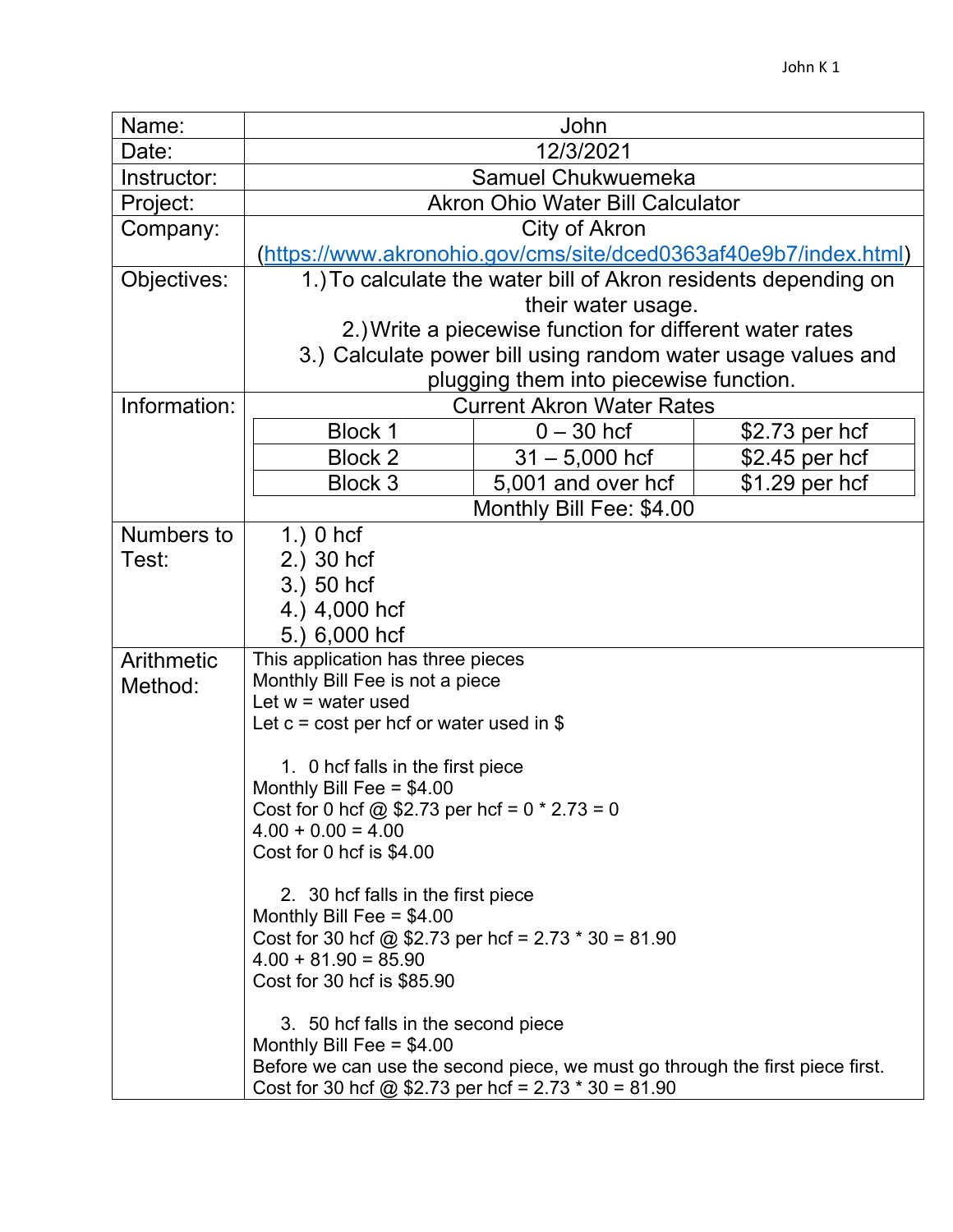|                      | $50 - 30 = 20$<br>We need to find the cost for the remaining 20 hcf<br>That takes us to the second piece<br>Second piece for 20 hcf<br>Cost for 20 hcf @ \$2.45 per hcf = $2.45 * 20 = 49.00$<br>$4.00 + 81.90 + 49.00 = $134.90$<br>Cost for 50 hcf = $$134.90$<br>4. 4,000 hcf falls in the second piece<br>Monthly Bill Fee = $$4.00$<br>Before we can use the second piece, we must go through the first piece first.<br>Cost for 30 hcf @ \$2.73 per hcf = $2.73 * 30 = 81.90$<br>$4,000 - 30 = 3,970$<br>We need to find the cost for the remaining 3,970 hcf<br>That takes us to the second piece<br>Second piece for 3,970 hcf<br>Cost for 3,970 hcf @ \$2.45 per hcf = $2.45 * 3970 = 9,726.50$<br>$4.00 + 81.90 + 9,726.50 = $9,812.40$<br>Cost for $4,000$ hcf = \$9,812.40<br>5. 6,000 hcf falls in the third piece<br>Monthly Bill Fee = $$4.00$<br>Before we can use the third piece, we must go through bot the first and second<br>pieces.<br>First piece for 30 hcf<br>Cost for 30 hcf @ \$2.73 per hcf = $2.73 * 30 = 81.90$<br>$5,000 - 30 = 4,970$<br>Second piece for 4,970 hcf<br>Cost for 4,970 hcf @ \$2.45 per hcf = 2.45 $*$ 4970 = 12,176.50<br>$6000 - 5000 = 1000$<br>We need to find the cost for the remaining 1,000 hcf |
|----------------------|---------------------------------------------------------------------------------------------------------------------------------------------------------------------------------------------------------------------------------------------------------------------------------------------------------------------------------------------------------------------------------------------------------------------------------------------------------------------------------------------------------------------------------------------------------------------------------------------------------------------------------------------------------------------------------------------------------------------------------------------------------------------------------------------------------------------------------------------------------------------------------------------------------------------------------------------------------------------------------------------------------------------------------------------------------------------------------------------------------------------------------------------------------------------------------------------------------------------------------------------------------|
|                      | Third piece for 1,000 hcf<br>Cost for 1,000 hcf @ \$1.29 per hcf = 1000 $*$ 1.29 = 1,290.00<br>$4.00 + 81.90 + 12,176.50 + 1,290.00 = $13,552.40$<br>Cost for $6,000$ hcf = \$13,552.40                                                                                                                                                                                                                                                                                                                                                                                                                                                                                                                                                                                                                                                                                                                                                                                                                                                                                                                                                                                                                                                                 |
| Algebraic<br>Method: | Let $w = w$ ater used<br>Let $c = \text{cost}$ per hcf or water used in \$<br><b>First piece:</b><br>Monthly Bill Fee: \$4.00<br>Cost for w hcf @ \$2.73 per hcf = w $*$ 2.73 = 2.73w<br>$2.73w + 4$                                                                                                                                                                                                                                                                                                                                                                                                                                                                                                                                                                                                                                                                                                                                                                                                                                                                                                                                                                                                                                                    |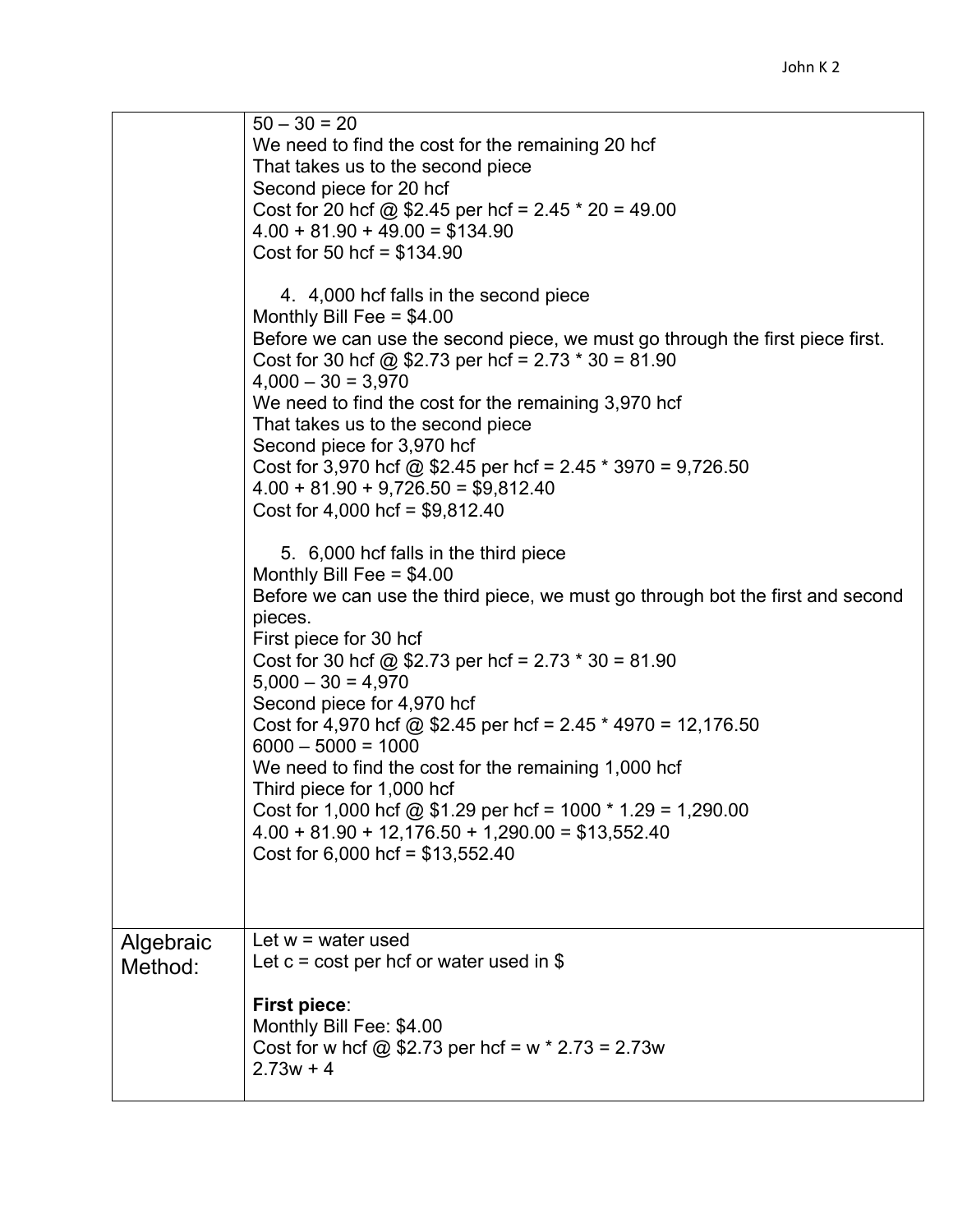|                                 | Second piece:<br>Monthly Bill Fee: \$4.00<br>"Finishing" first piece:<br>Cost for 30hcf @ \$2.73 per hcf = $2.73 * 30 = 81.9$<br>$4 + 81.9 = $85.90$<br>Since we found max value of first piece, I can multiply the remaining<br>consumption of power:<br>$c(w) = 85.9 + 2.45(w - 30)$<br>$c(w) = 85.9 + 2.45w - 73.5$<br>$c(w) = 2.45w + 12.4$                                                                                                                                   |
|---------------------------------|-----------------------------------------------------------------------------------------------------------------------------------------------------------------------------------------------------------------------------------------------------------------------------------------------------------------------------------------------------------------------------------------------------------------------------------------------------------------------------------|
|                                 | Third piece:<br>Monthly Bill Fee: \$4.00<br>First piece already finished for max value = $$85.90$<br>"Finishing" second piece by finding max value for second piece:<br>$5,001 - 31 = 4,970$<br>Cost for 4,970hcf @ \$2.45 = 4970 $*$ 2.45 = \$12,176.50<br>First max + second max = $85.9 + 12176.5 = $12,262.40$<br>Then, can multiply remaining water consumption by \$1.29<br>$c(w) = 12262.4 + 1.29(w - 5000)$<br>$c(w) = 12262.4 + 1.29w - 6450$<br>$c(w) = 1.29w + 5812.4$ |
| <b>Piecewise</b><br>Function:   |                                                                                                                                                                                                                                                                                                                                                                                                                                                                                   |
|                                 | $\mathsf{c}(w) = \begin{cases} 2.73w + 4; & 0 \leq w \leq 30 \\ 2.45w + 12.4; & 30 < w \leq 5000 \\ 1.29w + 5812.4; & w > 5000 \end{cases}$                                                                                                                                                                                                                                                                                                                                       |
| <b>Numbers</b><br><b>Tested</b> | 5hcf – First piece: $2.73(5) + 4 =$<br>$13.65 + 4 =$                                                                                                                                                                                                                                                                                                                                                                                                                              |
| using                           | \$17.65 for 5hcf of water used                                                                                                                                                                                                                                                                                                                                                                                                                                                    |
| algebraic<br>method:            | $30$ hcf – First piece: 2.73(30) + 4 =                                                                                                                                                                                                                                                                                                                                                                                                                                            |
|                                 | $81.9 + 4 =$<br>\$85.90 for 30hcf of water used                                                                                                                                                                                                                                                                                                                                                                                                                                   |
|                                 | 50hcf - Second piece: $2.45(50) + 12.4 =$                                                                                                                                                                                                                                                                                                                                                                                                                                         |